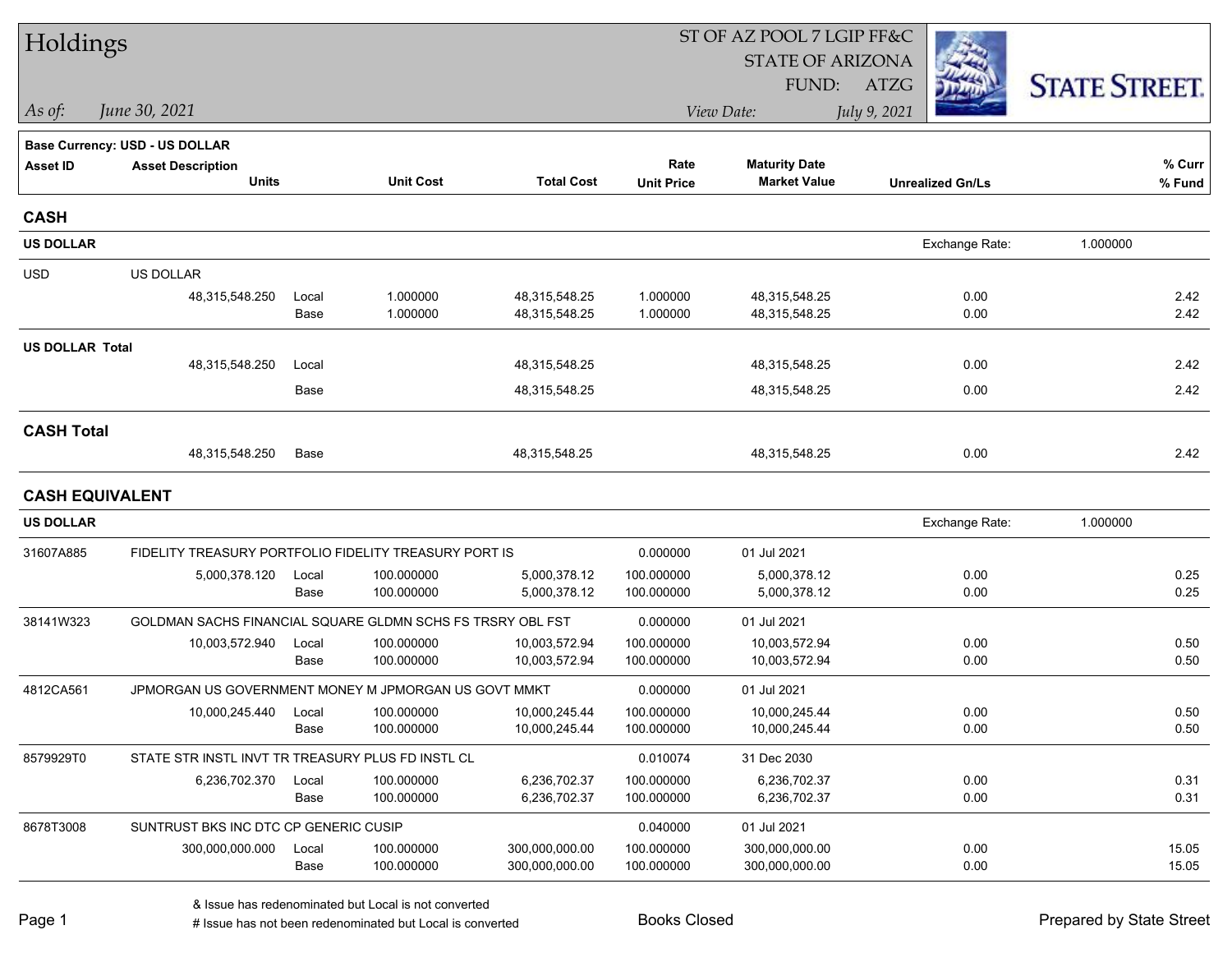| Holdings        |                                       |       |                  |                   |                   | ST OF AZ POOL 7 LGIP FF&C |                         |                      |
|-----------------|---------------------------------------|-------|------------------|-------------------|-------------------|---------------------------|-------------------------|----------------------|
|                 |                                       |       |                  |                   |                   | <b>STATE OF ARIZONA</b>   |                         |                      |
|                 |                                       |       |                  |                   |                   | FUND:                     | <b>ATZG</b>             | <b>STATE STREET.</b> |
| $\vert$ As of:  | June 30, 2021                         |       |                  |                   |                   | View Date:                | July 9, 2021            |                      |
|                 | <b>Base Currency: USD - US DOLLAR</b> |       |                  |                   |                   |                           |                         |                      |
| <b>Asset ID</b> | <b>Asset Description</b>              |       |                  |                   | Rate              | <b>Maturity Date</b>      |                         | % Curr               |
|                 | <b>Units</b>                          |       | <b>Unit Cost</b> | <b>Total Cost</b> | <b>Unit Price</b> | <b>Market Value</b>       | <b>Unrealized Gn/Ls</b> | % Fund               |
| 9127963S6       | TREASURY BILL 07/21 0.00000           |       |                  |                   | 0.045000          | 15 Jul 2021               |                         |                      |
|                 | 50,000,000.000                        | Local | 99.998343        | 49,999,171.67     | 99.998343         | 49,999,171.67             | 0.00                    | 2.51                 |
|                 |                                       | Base  | 99.998343        | 49,999,171.67     | 99.998343         | 49,999,171.67             | 0.00                    | 2.51                 |
| 9127964B2       | TREASURY BILL 08/21 0.00000           |       |                  |                   | 0.042000          | 12 Aug 2021               |                         |                      |
|                 | 20,000,000.000                        | Local | 99.995100        | 19,999,020.00     | 99.995100         | 19,999,020.00             | 0.00                    | 1.00                 |
|                 |                                       | Base  | 99.995100        | 19,999,020.00     | 99.995100         | 19,999,020.00             | 0.00                    | 1.00                 |
| 912796C49       | TREASURY BILL 07/21 0.00000           |       |                  |                   | 0.042500          | 22 Jul 2021               |                         |                      |
|                 | 60,000,000.000                        | Local | 99.997575        | 59,998,545.16     | 99.997575         | 59,998,545.16             | 0.00                    | 3.01                 |
|                 |                                       | Base  | 99.997575        | 59,998,545.16     | 99.997575         | 59,998,545.16             | 0.00                    | 3.01                 |
| 912796C56       | TREASURY BILL 07/21 0.00000           |       |                  |                   | 0.040500          | 29 Jul 2021               |                         |                      |
|                 | 40,000,000.000                        | Local | 99.997210        | 39,998,883.89     | 99.997210         | 39,998,883.89             | 0.00                    | 2.01                 |
|                 |                                       | Base  | 99.997210        | 39,998,883.89     | 99.997210         | 39,998,883.89             | 0.00                    | 2.01                 |
| 912796C64       | TREASURY BILL 08/21 0.00000           |       |                  |                   | 0.046400          | 05 Aug 2021               |                         |                      |
|                 | 70,000,000.000                        | Local | 99.995858        | 69,997,100.84     | 99.995858         | 69,997,100.84             | 0.00                    | 3.51                 |
|                 |                                       | Base  | 99.995858        | 69,997,100.84     | 99.995858         | 69,997,100.84             | 0.00                    | 3.51                 |
| 912796D30       | TREASURY BILL 02/22 0.00000           |       |                  |                   | 0.065000          | 24 Feb 2022               |                         |                      |
|                 | 10,000,000.000                        | Local | 99.957028        | 9,995,702.78      | 99.957028         | 9,995,702.78              | 0.00                    | 0.50                 |
|                 |                                       | Base  | 99.957028        | 9,995,702.78      | 99.957028         | 9,995,702.78              | 0.00                    | 0.50                 |
| 912796H85       | TREASURY BILL 07/21 0.00000           |       |                  |                   | 0.046000          | 06 Jul 2021               |                         |                      |
|                 | 80,000,000.000                        | Local | 99.999365        | 79,999,492.36     | 99.999365         | 79,999,492.36             | 0.00                    | 4.01                 |
|                 |                                       | Base  | 99.999365        | 79,999,492.36     | 99.999365         | 79,999,492.36             | 0.00                    | 4.01                 |
| 912796H93       | TREASURY BILL 07/21 0.00000           |       |                  |                   | 0.047500          | 13 Jul 2021               |                         |                      |
|                 | 70,000,000.000                        | Local | 99.998578        | 69.999.004.66     | 99.998578         | 69,999,004.66             | 0.00                    | 3.51                 |
|                 |                                       | Base  | 99.998578        | 69,999,004.66     | 99.998578         | 69,999,004.66             | 0.00                    | 3.51                 |
| 912796J26       | TREASURY BILL 07/21 0.00000           |       |                  |                   | 0.041400          | 20 Jul 2021               |                         |                      |
|                 | 40,000,000.000                        | Local | 99.997786        | 39,999,114.39     | 99.997786         | 39,999,114.39             | 0.00                    | 2.01                 |
|                 |                                       | Base  | 99.997786        | 39,999,114.39     | 99.997786         | 39,999,114.39             | 0.00                    | 2.01                 |
| 912796J34       | TREASURY BILL 07/21 0.00000           |       |                  |                   | 0.041500          | 27 Jul 2021               |                         |                      |
|                 | 40,000,000.000                        | Local | 99.998231        | 39,999,292.23     | 99.998231         | 39,999,292.23             | 0.00                    | 2.01                 |
|                 |                                       | Base  | 99.998231        | 39,999,292.23     | 99.998231         | 39,999,292.23             | 0.00                    | 2.01                 |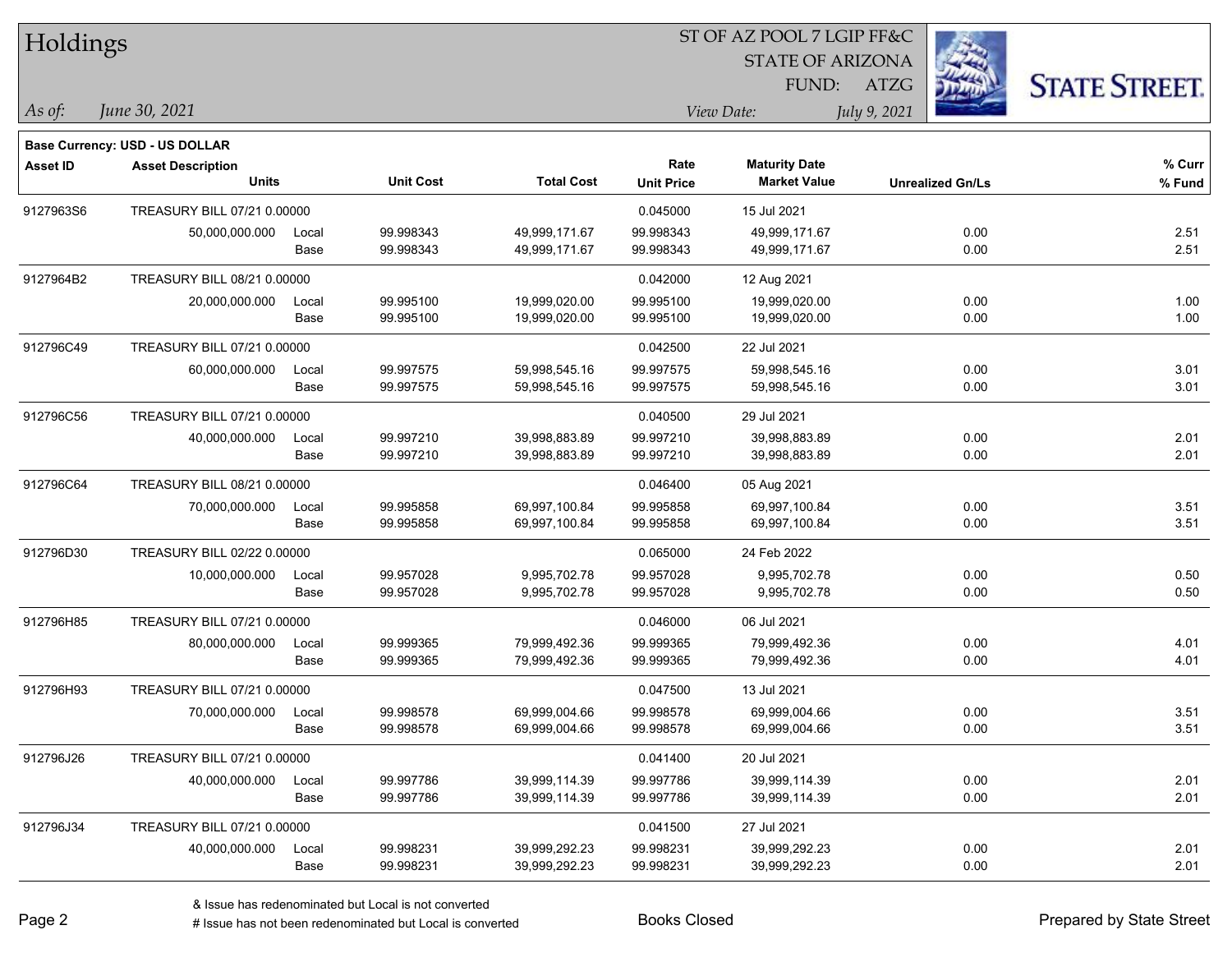| Holdings        |                                                 |       |                  |                   | ST OF AZ POOL 7 LGIP FF&C |                         |              |                         |                      |
|-----------------|-------------------------------------------------|-------|------------------|-------------------|---------------------------|-------------------------|--------------|-------------------------|----------------------|
|                 |                                                 |       |                  |                   |                           | <b>STATE OF ARIZONA</b> |              |                         |                      |
|                 |                                                 |       |                  |                   |                           | FUND:                   | ATZG         |                         | <b>STATE STREET.</b> |
| $\vert$ As of:  | June 30, 2021                                   |       |                  |                   |                           | View Date:              | July 9, 2021 |                         |                      |
|                 | Base Currency: USD - US DOLLAR                  |       |                  |                   |                           |                         |              |                         |                      |
| <b>Asset ID</b> | <b>Asset Description</b>                        |       |                  |                   | Rate                      | <b>Maturity Date</b>    |              |                         | % Curr               |
|                 | <b>Units</b>                                    |       | <b>Unit Cost</b> | <b>Total Cost</b> | <b>Unit Price</b>         | <b>Market Value</b>     |              | <b>Unrealized Gn/Ls</b> | % Fund               |
| 912796J83       | TREASURY BILL 08/21 0.00000                     |       |                  |                   | 0.043000                  | 03 Aug 2021             |              |                         |                      |
|                 | 30,000,000.000                                  | Local | 99.996058        | 29,998,817.50     | 99.996058                 | 29,998,817.50           |              | 0.00                    | 1.51                 |
|                 |                                                 | Base  | 99.996058        | 29,998,817.50     | 99.996058                 | 29,998,817.50           |              | 0.00                    | 1.51                 |
| 912796J91       | TREASURY BILL 08/21 0.00000                     |       |                  |                   | 0.015000                  | 10 Aug 2021             |              |                         |                      |
|                 | 10,000,000.000                                  | Local | 99.998333        | 9,999,833.33      | 99.998333                 | 9,999,833.33            |              | 0.00                    | 0.50                 |
|                 |                                                 | Base  | 99.998333        | 9,999,833.33      | 99.998333                 | 9,999,833.33            |              | 0.00                    | 0.50                 |
| 912796K24       | TREASURY BILL 08/21 0.00000                     |       |                  |                   | 0.045000                  | 17 Aug 2021             |              |                         |                      |
|                 | 30,000,000.000                                  | Local | 99.994125        | 29,998,237.50     | 99.994125                 | 29,998,237.50           |              | 0.00                    | 1.51                 |
|                 |                                                 | Base  | 99.994125        | 29,998,237.50     | 99.994125                 | 29,998,237.50           |              | 0.00                    | 1.51                 |
| 921FRK000       | BMO TRIPARTY MTGE CLAS/ISIT/RTRP MATU//20121224 |       |                  |                   | 0.020000                  | 07 Jul 2021             |              |                         |                      |
|                 | 75,000,000.000                                  | Local | 100.000000       | 75,000,000.00     | 100.000000                | 75,000,000.00           |              | 0.00                    | 3.76                 |
|                 |                                                 | Base  | 100.000000       | 75,000,000.00     | 100.000000                | 75,000,000.00           |              | 0.00                    | 3.76                 |
| 926NKW009       | AMHERST PIERPONT 04/15 VAR                      |       |                  |                   | 0.030000                  | 01 Jul 2021             |              |                         |                      |
|                 | 45,000,000.000                                  | Local | 100.000000       | 45,000,000.00     | 100.000000                | 45,000,000.00           |              | 0.00                    | 2.26                 |
|                 |                                                 | Base  | 100.000000       | 45,000,000.00     | 100.000000                | 45,000,000.00           |              | 0.00                    | 2.26                 |
| 926NKW009       | AMHERST PIERPONT 04/15 VAR                      |       |                  |                   | 0.015000                  | 08 Jul 2021             |              |                         |                      |
|                 | 40,000,000.000                                  | Local | 100.000000       | 40,000,000.00     | 100.000000                | 40,000,000.00           |              | 0.00                    | 2.01                 |
|                 |                                                 | Base  | 100.000000       | 40,000,000.00     | 100.000000                | 40,000,000.00           |              | 0.00                    | 2.01                 |
| 926NKW009       | AMHERST PIERPONT 04/15 VAR                      |       |                  |                   | 0.020000                  | 13 Jul 2021             |              |                         |                      |
|                 | 50,000,000.000                                  | Local | 100.000000       | 50,000,000.00     | 100.000000                | 50,000,000.00           |              | 0.00                    | 2.51                 |
|                 |                                                 | Base  | 100.000000       | 50,000,000.00     | 100.000000                | 50,000,000.00           |              | 0.00                    | 2.51                 |
| 935MUR901       | <b>WESTERN ALLIANCE BANK</b>                    |       |                  |                   | 0.250000                  | 31 Mar 2022             |              |                         |                      |
|                 | 5,001,869.090                                   | Local | 100.000000       | 5,001,869.09      | 100.000000                | 5,001,869.09            |              | 0.00                    | 0.25                 |
|                 |                                                 | Base  | 100.000000       | 5,001,869.09      | 100.000000                | 5,001,869.09            |              | 0.00                    | 0.25                 |
| 942PVK008       | WAM AZ 1 WAM AZR 1                              |       |                  |                   | 0.250000                  | 14 Apr 2022             |              |                         |                      |
|                 | 5,000,000.000                                   | Local | 100.000000       | 5,000,000.00      | 100.000000                | 5,000,000.00            |              | 0.00                    | 0.25                 |
|                 |                                                 | Base  | 100.000000       | 5,000,000.00      | 100.000000                | 5,000,000.00            |              | 0.00                    | 0.25                 |
| 942PVKII0       | WAM AZ 2 WAM AZR 2                              |       |                  |                   | 0.250000                  | 21 Apr 2022             |              |                         |                      |
|                 | 5,000,000.000                                   | Local | 100.000000       | 5,000,000.00      | 100.000000                | 5,000,000.00            |              | 0.00                    | 0.25                 |
|                 |                                                 | Base  | 100.000000       | 5,000,000.00      | 100.000000                | 5,000,000.00            |              | 0.00                    | 0.25                 |

# Issue has not been redenominated but Local is converted Books Closed Prepared by State Street

٦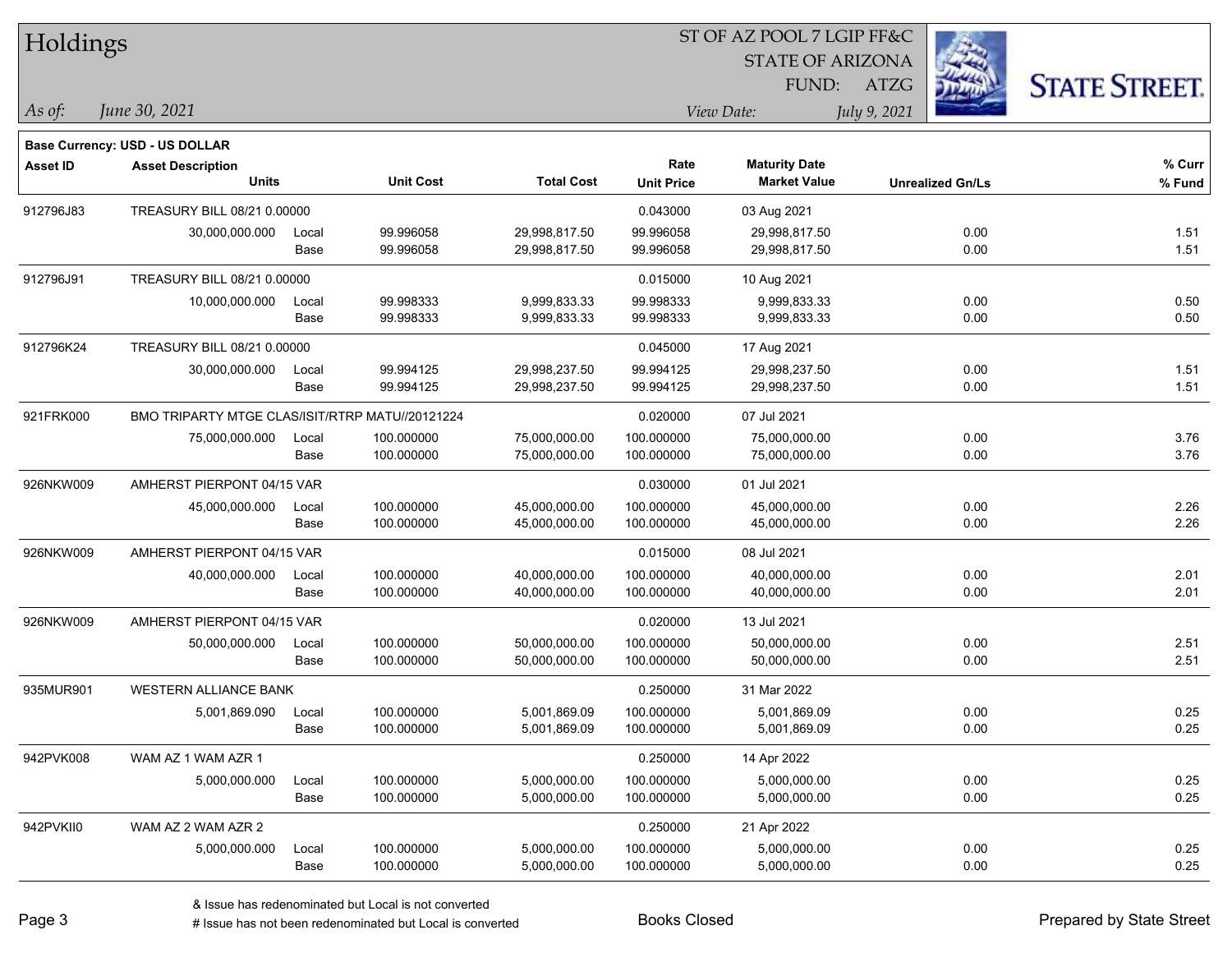| Holdings               |                                                |       |                  |                   |                   | ST OF AZ POOL 7 LGIP FF&C |              |                         |                      |
|------------------------|------------------------------------------------|-------|------------------|-------------------|-------------------|---------------------------|--------------|-------------------------|----------------------|
|                        |                                                |       |                  |                   |                   | <b>STATE OF ARIZONA</b>   |              |                         |                      |
|                        |                                                |       |                  |                   |                   | FUND:                     | ATZG         |                         | <b>STATE STREET.</b> |
| As of:                 | June 30, 2021                                  |       |                  |                   |                   | View Date:                | July 9, 2021 |                         |                      |
|                        | Base Currency: USD - US DOLLAR                 |       |                  |                   |                   |                           |              |                         |                      |
| <b>Asset ID</b>        | <b>Asset Description</b>                       |       |                  |                   | Rate              | <b>Maturity Date</b>      |              |                         | % Curr               |
|                        | <b>Units</b>                                   |       | <b>Unit Cost</b> | <b>Total Cost</b> | <b>Unit Price</b> | <b>Market Value</b>       |              | <b>Unrealized Gn/Ls</b> | % Fund               |
| 957638109              | WESTERN ALLIANCE BANCORP COMMON STOCK USD.0001 |       |                  |                   | 0.250000          | 16 Dec 2021               |              |                         |                      |
|                        | 5,000,000.000                                  | Local | 100.000000       | 5,000,000.00      | 100.000000        | 5,000,000.00              |              | 0.00                    | 0.25                 |
|                        |                                                | Base  | 100.000000       | 5,000,000.00      | 100.000000        | 5,000,000.00              |              | 0.00                    | 0.25                 |
| 95763A914              | WESTERN ALLIANCE BANCORP PP                    |       |                  |                   | 0.250000          | 23 Jun 2022               |              |                         |                      |
|                        | 5,004,983.720                                  | Local | 100.000000       | 5,004,983.72      | 100.000000        | 5,004,983.72              |              | 0.00                    | 0.25                 |
|                        |                                                | Base  | 100.000000       | 5,004,983.72      | 100.000000        | 5,004,983.72              |              | 0.00                    | 0.25                 |
| 978UHK000              | DAIWA CAPITAL MARKETS REPO                     |       |                  |                   | 0.030000          | 01 Jul 2021               |              |                         |                      |
|                        | 48,316,923.920                                 | Local | 100.000000       | 48,316,923.92     | 100.000000        | 48,316,923.92             |              | 0.00                    | 2.42                 |
|                        |                                                | Base  | 100.000000       | 48,316,923.92     | 100.000000        | 48,316,923.92             |              | 0.00                    | 2.42                 |
| 978UHK000              | DAIWA CAPITAL MARKETS REPO                     |       |                  |                   | 0.010000          | 12 Jul 2021               |              |                         |                      |
|                        | 30,000,000.000                                 | Local | 100.000000       | 30,000,000.00     | 100.000000        | 30,000,000.00             |              | 0.00                    | 1.51                 |
|                        |                                                | Base  | 100.000000       | 30,000,000.00     | 100.000000        | 30,000,000.00             |              | 0.00                    | 1.51                 |
| 979QHR003              | SOUTH STREET REPO                              |       |                  |                   | 0.010000          | 01 Jul 2021               |              |                         |                      |
|                        | 50,000,000.000                                 | Local | 100.000000       | 50,000,000.00     | 100.000000        | 50,000,000.00             |              | 0.00                    | 2.51                 |
|                        |                                                | Base  | 100.000000       | 50,000,000.00     | 100.000000        | 50,000,000.00             |              | 0.00                    | 2.51                 |
| 979QHR003              | SOUTH STREET REPO                              |       |                  |                   | 0.120000          | 01 Jul 2021               |              |                         |                      |
|                        | 7,089,129.360                                  | Local | 100.000000       | 7,089,129.36      | 100.000000        | 7,089,129.36              |              | 0.00                    | 0.36                 |
|                        |                                                | Base  | 100.000000       | 7,089,129.36      | 100.000000        | 7,089,129.36              |              | 0.00                    | 0.36                 |
| 979QHR003              | SOUTH STREET REPO                              |       |                  |                   | 0.010000          | 12 Jul 2021               |              |                         |                      |
|                        | 35,000,000.000                                 | Local | 100.000000       | 35,000,000.00     | 100.000000        | 35,000,000.00             |              | 0.00                    | 1.76                 |
|                        |                                                | Base  | 100.000000       | 35,000,000.00     | 100.000000        | 35,000,000.00             |              | 0.00                    | 1.76                 |
| 985FHY004              | MITSUBISHI UFJ REPO                            |       |                  |                   | 0.200000          | 02 Jul 2021               |              |                         |                      |
|                        | 40,000,000.000                                 | Local | 100.000000       | 40,000,000.00     | 100.000000        | 40,000,000.00             |              | 0.00                    | 2.01                 |
|                        |                                                | Base  | 100.000000       | 40,000,000.00     | 100.000000        | 40,000,000.00             |              | 0.00                    | 2.01                 |
| 993YHF905              | WAM CORE PLS SSBT SEC ID IGTF2380002           |       |                  |                   | 0.250000          | 07 Apr 2022               |              |                         |                      |
|                        | 10,000,000.000                                 | Local | 100.000000       | 10,000,000.00     | 100.000000        | 10,000,000.00             |              | 0.00                    | 0.50                 |
|                        |                                                | Base  | 100.000000       | 10,000,000.00     | 100.000000        | 10,000,000.00             |              | 0.00                    | 0.50                 |
| <b>US DOLLAR Total</b> |                                                |       |                  |                   |                   |                           |              |                         |                      |
|                        | 1,336,653,804.960                              | Local |                  | 1,336,636,021.27  |                   | 1,336,636,021.27          |              | 0.00                    | 67.06                |
|                        |                                                | Base  |                  | 1,336,636,021.27  |                   | 1,336,636,021.27          |              | 0.00                    | 67.06                |
|                        |                                                |       |                  |                   |                   |                           |              |                         |                      |

& Issue has redenominated but Local is not converted

Page 4

# Issue has not been redenominated but Local is converted Books Closed Prepared by State Street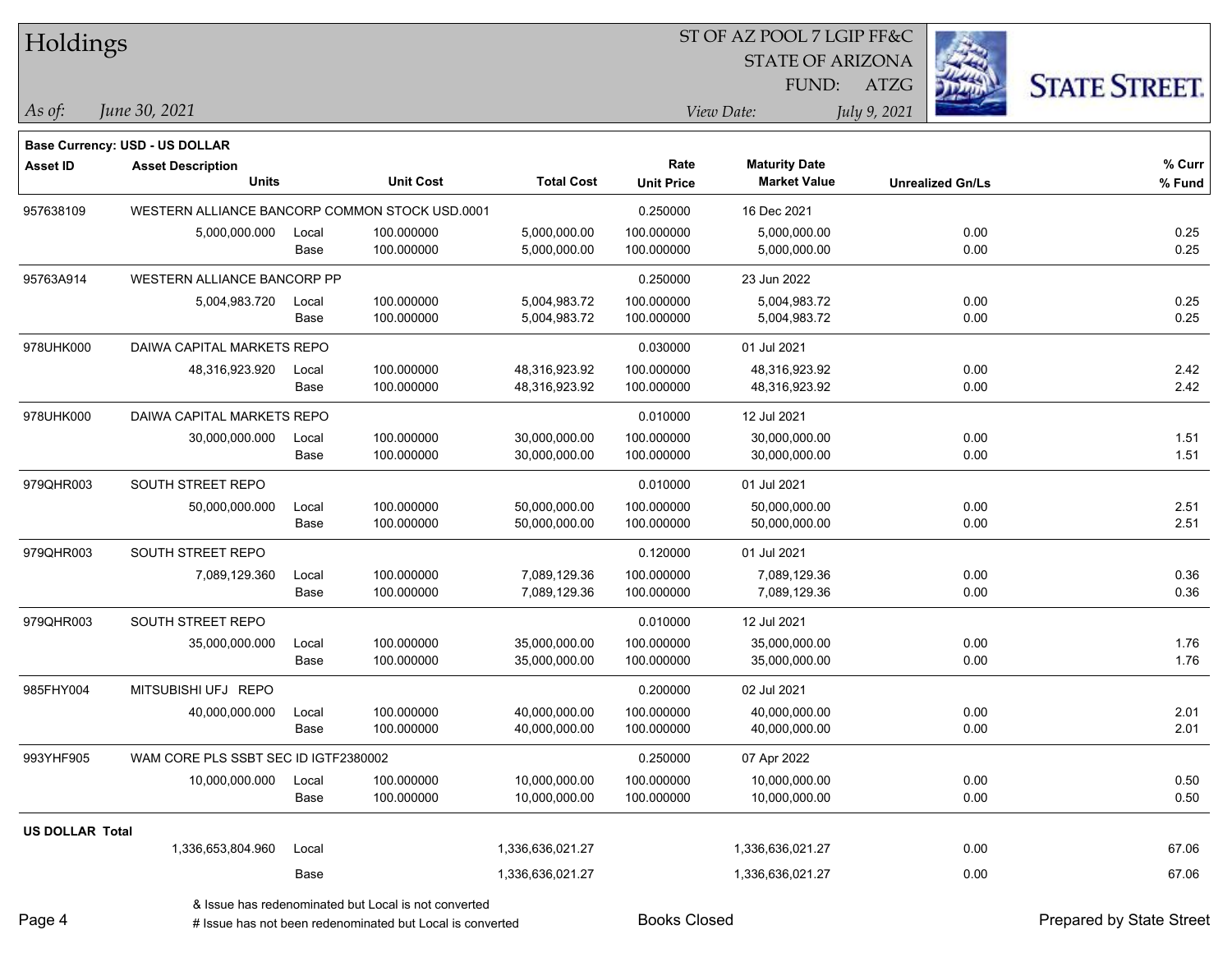| Holdings            |                                |               |                          |                                |                          | ST OF AZ POOL 7 LGIP FF&C      |                         |                      |
|---------------------|--------------------------------|---------------|--------------------------|--------------------------------|--------------------------|--------------------------------|-------------------------|----------------------|
|                     |                                |               |                          |                                |                          | <b>STATE OF ARIZONA</b>        |                         |                      |
|                     |                                |               |                          |                                |                          | FUND:                          | ATZG                    | <b>STATE STREET.</b> |
| As of:              | June 30, 2021                  |               |                          |                                |                          | View Date:                     | July 9, 2021            |                      |
|                     | Base Currency: USD - US DOLLAR |               |                          |                                |                          |                                |                         |                      |
| <b>Asset ID</b>     | <b>Asset Description</b>       |               |                          |                                | Rate                     | <b>Maturity Date</b>           |                         | $%$ Curr             |
|                     | <b>Units</b>                   |               | <b>Unit Cost</b>         | <b>Total Cost</b>              | <b>Unit Price</b>        | <b>Market Value</b>            | <b>Unrealized Gn/Ls</b> | % Fund               |
|                     | <b>CASH EQUIVALENT Total</b>   |               |                          |                                |                          |                                |                         |                      |
|                     | 1,336,653,804.960              | Base          |                          | 1,336,636,021.27               |                          | 1,336,636,021.27               | 0.00                    | 67.06                |
| <b>FIXED INCOME</b> |                                |               |                          |                                |                          |                                |                         |                      |
| <b>US DOLLAR</b>    |                                |               |                          |                                |                          |                                | Exchange Rate:          | 1.000000             |
| 9127964L0           | TREASURY BILL 09/21 0.00000    |               |                          |                                |                          | 09 Sep 2021                    |                         |                      |
|                     | 20,000,000.000                 | Local         | 99.995042                | 19,999,008.31                  | 99.990958                | 19,998,191.60                  | $-816.71$               | 1.00                 |
|                     |                                | Base          | 99.995042                | 19,999,008.31                  | 99.990958                | 19,998,191.60                  | $-816.71$               | 1.00                 |
| 9127964W6           | TREASURY BILL 11/21 0.00000    |               |                          |                                | 0.010000                 | 04 Nov 2021                    |                         |                      |
|                     | 5,000,000.000                  | Local         | 99.954500                | 4,997,725.01                   | 99.981625                | 4,999,081.25                   | 1,356.24                | 0.25                 |
|                     |                                | Base          | 99.954500                | 4,997,725.01                   | 99.981625                | 4,999,081.25                   | 1,356.24                | 0.25                 |
| 9127965G0           | TREASURY BILL 12/21 0.00000    |               |                          |                                | 0.010000                 | 02 Dec 2021                    |                         |                      |
|                     | 20,000,000.000                 | Local<br>Base | 99.967960<br>99.967960   | 19,993,591.90<br>19,993,591.90 | 99.977542<br>99.977542   | 19,995,508.40<br>19,995,508.40 | 1,916.50<br>1,916.50    | 1.00<br>1.00         |
|                     |                                |               |                          |                                |                          |                                |                         |                      |
| 912796A90           | TREASURY BILL 12/21 0.00000    |               |                          |                                | 0.010000                 | 30 Dec 2021                    |                         |                      |
|                     | 13,000,000.000                 | Local<br>Base | 99.945458<br>99.945458   | 12,992,909.59<br>12,992,909.59 | 99.972194<br>99.972194   | 12,996,385.22<br>12,996,385.22 | 3,475.63<br>3,475.63    | 0.65<br>0.65         |
|                     |                                |               |                          |                                |                          |                                |                         |                      |
| 912796B40           | TREASURY BILL 07/21 0.00000    |               |                          |                                | 0.010000                 | 01 Jul 2021                    |                         |                      |
|                     | 30,000,000.000                 | Local<br>Base | 100.000000<br>100.000000 | 30,000,000.00                  | 100.000000<br>100.000000 | 30,000,000.00                  | 0.00<br>0.00            | 1.51<br>1.51         |
|                     |                                |               |                          | 30,000,000.00                  |                          | 30,000,000.00                  |                         |                      |
| 912796B57           | TREASURY BILL 07/21 0.00000    |               |                          |                                |                          | 08 Jul 2021                    |                         |                      |
|                     | 20,000,000.000                 | Local<br>Base | 99.999553<br>99.999553   | 19,999,910.55<br>19,999,910.55 | 99.999290<br>99.999290   | 19,999,858.00<br>19,999,858.00 | -52.55<br>$-52.55$      | 1.00<br>1.00         |
| 912796C31           | TREASURY BILL 01/22 0.00000    |               |                          |                                | 0.010000                 | 27 Jan 2022                    |                         |                      |
|                     | 10,000,000.000                 | Local         | 99.943125                | 9,994,312.52                   | 99.969375                | 9,996,937.50                   | 2,624.98                | 0.50                 |
|                     |                                | Base          | 99.943125                | 9,994,312.52                   | 99.969375                | 9,996,937.50                   | 2,624.98                | 0.50                 |
| 912796C49           | TREASURY BILL 07/21 0.00000    |               |                          |                                | 0.010000                 | 22 Jul 2021                    |                         |                      |
|                     | 10,000,000.000                 | Local         | 99.994692                | 9,999,469.16                   | 99.997360                | 9,999,736.00                   | 266.84                  | 0.50                 |
|                     |                                | Base          | 99.994692                | 9,999,469.16                   | 99.997360                | 9,999,736.00                   | 266.84                  | 0.50                 |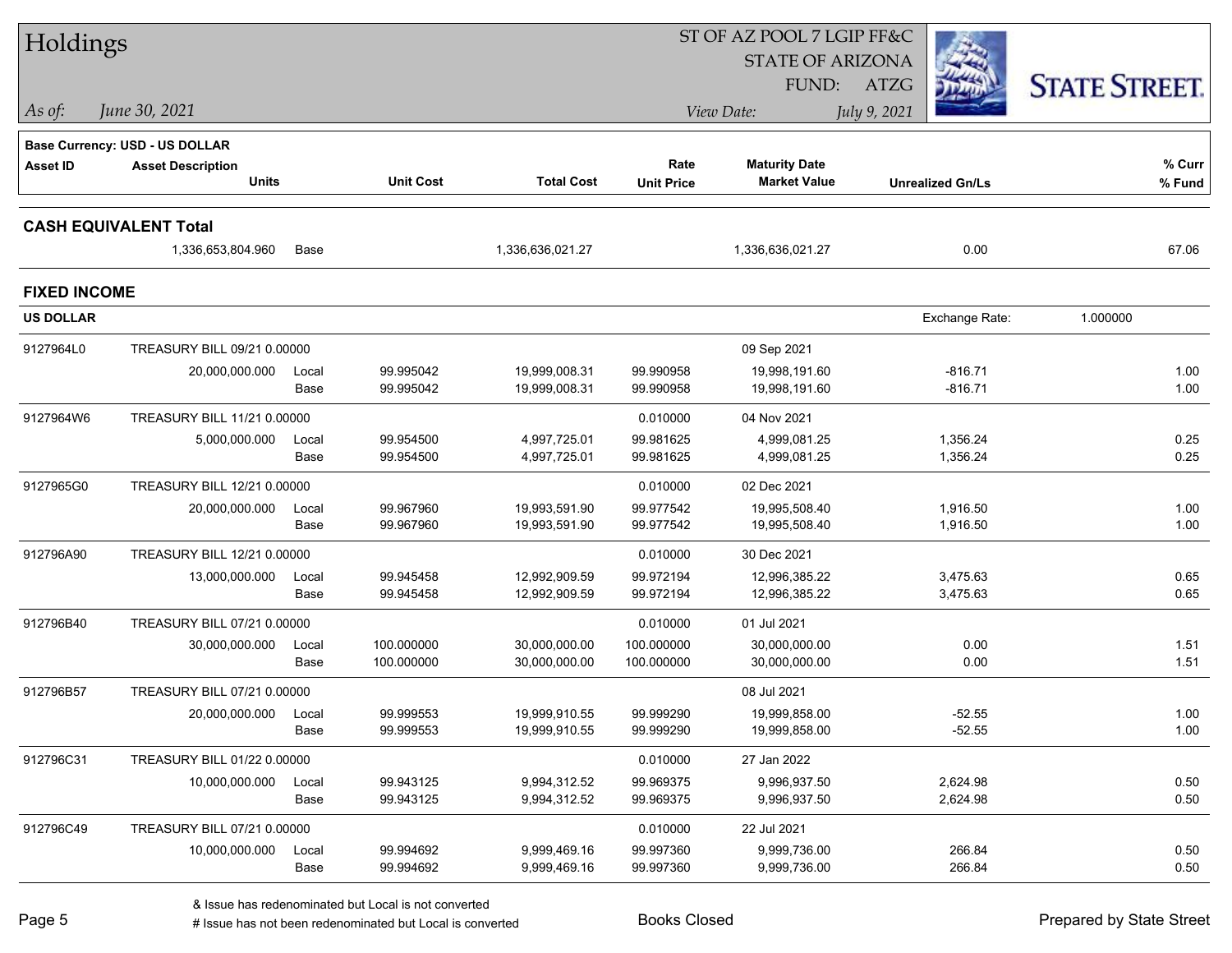| Holdings       |                                |       |                  |                   |                   | ST OF AZ POOL 7 LGIP FF&C |                         |                      |
|----------------|--------------------------------|-------|------------------|-------------------|-------------------|---------------------------|-------------------------|----------------------|
|                |                                |       |                  |                   |                   | <b>STATE OF ARIZONA</b>   |                         |                      |
|                |                                |       |                  |                   |                   | FUND:                     | ATZG                    | <b>STATE STREET.</b> |
| $\vert$ As of: | June 30, 2021                  |       |                  |                   |                   | View Date:                | July 9, 2021            |                      |
|                | Base Currency: USD - US DOLLAR |       |                  |                   |                   |                           |                         |                      |
| Asset ID       | <b>Asset Description</b>       |       |                  |                   | Rate              | <b>Maturity Date</b>      |                         | % Curr               |
|                | <b>Units</b>                   |       | <b>Unit Cost</b> | <b>Total Cost</b> | <b>Unit Price</b> | <b>Market Value</b>       | <b>Unrealized Gn/Ls</b> | % Fund               |
| 912796C56      | TREASURY BILL 07/21 0.00000    |       |                  |                   | 0.010000          | 29 Jul 2021               |                         |                      |
|                | 10,000,000.000                 | Local | 99.993233        | 9,999,323.34      | 99.996383         | 9,999,638.30              | 314.96                  | 0.50                 |
|                |                                | Base  | 99.993233        | 9,999,323.34      | 99.996383         | 9,999,638.30              | 314.96                  | 0.50                 |
| 912796D63      | TREASURY BILL 09/21 0.00000    |       |                  |                   |                   | 02 Sep 2021               |                         |                      |
|                | 20,000,000.000                 | Local | 99.996990        | 19,999,397.97     | 99.991425         | 19,998,285.00             | $-1,112.97$             | 1.00                 |
|                |                                | Base  | 99.996990        | 19,999,397.97     | 99.991425         | 19,998,285.00             | $-1,112.97$             | 1.00                 |
| 912796F38      | TREASURY BILL 03/22 0.00000    |       |                  |                   | 0.010000          | 24 Mar 2022               |                         |                      |
|                | 10,000,000.000                 | Local | 99.946430        | 9,994,643.02      | 99.964533         | 9,996,453.30              | 1,810.28                | 0.50                 |
|                |                                | Base  | 99.946430        | 9,994,643.02      | 99.964533         | 9,996,453.30              | 1,810.28                | 0.50                 |
| 912796F46      | TREASURY BILL 09/21 0.00000    |       |                  |                   | 0.010000          | 16 Sep 2021               |                         |                      |
|                | 30,000,000.000                 | Local | 99.994496        | 29,998,348.82     | 99.990910         | 29,997,273.00             | $-1,075.82$             | 1.50                 |
|                |                                | Base  | 99.994496        | 29,998,348.82     | 99.990910         | 29,997,273.00             | $-1,075.82$             | 1.50                 |
| 912796F53      | TREASURY BILL 09/21 0.00000    |       |                  |                   | 0.010000          | 23 Sep 2021               |                         |                      |
|                | 30,000,000.000                 | Local | 99.989842        | 29,996,952.64     | 99.988917         | 29,996,675.10             | $-277.54$               | 1.50                 |
|                |                                | Base  | 99.989842        | 29,996,952.64     | 99.988917         | 29,996,675.10             | $-277.54$               | 1.50                 |
| 912796F61      | TREASURY BILL 09/21 0.00000    |       |                  |                   | 0.010000          | 30 Sep 2021               |                         |                      |
|                | 10,000,000.000                 | Local | 99.989384        | 9,998,938.35      | 99.987361         | 9,998,736.10              | $-202.25$               | 0.50                 |
|                |                                | Base  | 99.989384        | 9,998,938.35      | 99.987361         | 9,998,736.10              | $-202.25$               | 0.50                 |
| 912796H28      | TREASURY BILL 06/21 0.00000    |       |                  |                   |                   | 22 Jun 2021               |                         |                      |
|                | 0.000                          | Local | 0.000000         | $-0.04$           | 0.000000          | 0.00                      | 0.04                    | 0.00                 |
|                |                                | Base  | 0.000000         | $-0.04$           | 0.000000          | 0.00                      | 0.04                    | 0.00                 |
| 912796H36      | TREASURY BILL 06/21 0.00000    |       |                  |                   | 0.010000          | 29 Jun 2021               |                         |                      |
|                | 0.000                          | Local | 0.000000         | $-0.04$           | 0.000000          | 0.00                      | 0.04                    | 0.00                 |
|                |                                | Base  | 0.000000         | $-0.04$           | 0.000000          | 0.00                      | 0.04                    | 0.00                 |
| 912796J26      | TREASURY BILL 07/21 0.00000    |       |                  |                   | 0.010000          | 20 Jul 2021               |                         |                      |
|                | 30,000,000.000                 | Local | 99.998528        | 29,999,558.27     | 99.997559         | 29,999,267.70             | $-290.57$               | 1.51                 |
|                |                                | Base  | 99.998528        | 29,999,558.27     | 99.997559         | 29,999,267.70             | $-290.57$               | 1.51                 |
| 912796J34      | TREASURY BILL 07/21 0.00000    |       |                  |                   | 0.010000          | 27 Jul 2021               |                         |                      |
|                | 30,000,000.000                 | Local | 99.997171        | 29,999,151.39     | 99.997111         | 29,999,133.30             | $-18.09$                | 1.51                 |
|                |                                | Base  | 99.997171        | 29,999,151.39     | 99.997111         | 29,999,133.30             | $-18.09$                | 1.51                 |

٦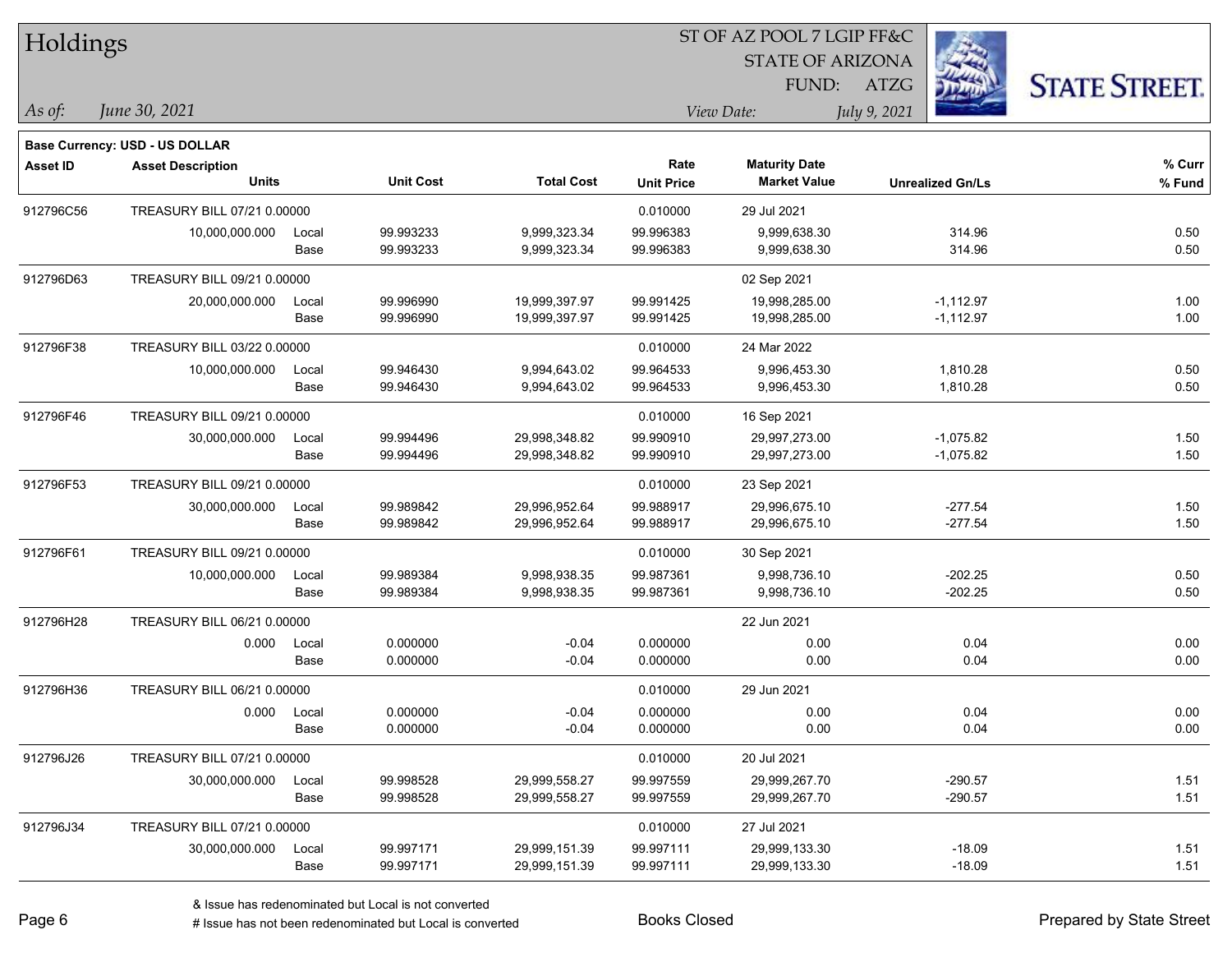| Holdings        |                                       |       |                  |                   |                   | ST OF AZ POOL 7 LGIP FF&C |                         |             |                      |
|-----------------|---------------------------------------|-------|------------------|-------------------|-------------------|---------------------------|-------------------------|-------------|----------------------|
|                 |                                       |       |                  |                   |                   | <b>STATE OF ARIZONA</b>   |                         |             |                      |
|                 |                                       |       |                  |                   |                   | FUND:                     | <b>ATZG</b>             |             | <b>STATE STREET.</b> |
| As of:          | June 30, 2021                         |       |                  |                   |                   | View Date:                | July 9, 2021            |             |                      |
|                 | <b>Base Currency: USD - US DOLLAR</b> |       |                  |                   |                   |                           |                         |             |                      |
| <b>Asset ID</b> | <b>Asset Description</b>              |       |                  |                   | Rate              | <b>Maturity Date</b>      |                         |             | % Curr               |
|                 | <b>Units</b>                          |       | <b>Unit Cost</b> | <b>Total Cost</b> | <b>Unit Price</b> | <b>Market Value</b>       | <b>Unrealized Gn/Ls</b> |             | % Fund               |
| 912796J91       | TREASURY BILL 08/21 0.00000           |       |                  |                   |                   | 10 Aug 2021               |                         |             |                      |
|                 | 20,000,000.000                        | Local | 99.997778        | 19,999,555.57     | 99.995074         | 19,999,014.80             |                         | -540.77     | 1.00                 |
|                 |                                       | Base  | 99.997778        | 19,999,555.57     | 99.995074         | 19,999,014.80             |                         | $-540.77$   | 1.00                 |
| 912796K24       | TREASURY BILL 08/21 0.00000           |       |                  |                   |                   | 17 Aug 2021               |                         |             |                      |
|                 | 20,000,000.000                        | Local | 99.997389        | 19,999,477.80     | 99.993994         | 19,998,798.80             |                         | -679.00     | 1.00                 |
|                 |                                       | Base  | 99.997389        | 19,999,477.80     | 99.993994         | 19,998,798.80             |                         | $-679.00$   | 1.00                 |
| 912796K32       | TREASURY BILL 08/21 0.00000           |       |                  |                   | 0.010000          | 24 Aug 2021               |                         |             |                      |
|                 | 70,000,000.000                        | Local | 99.993657        | 69,995,559.83     | 99.993625         | 69,995,537.50             |                         | $-22.33$    | 3.51                 |
|                 |                                       | Base  | 99.993657        | 69,995,559.83     | 99.993625         | 69,995,537.50             |                         | $-22.33$    | 3.51                 |
| 912796L49       | CASH MGMT BILL 09/21 0.00000          |       |                  |                   |                   | 21 Sep 2021               |                         |             |                      |
|                 | 20,000,000.000                        | Local | 99.994875        | 19,998,975.00     | 99.989067         | 19,997,813.40             |                         | $-1,161.60$ | 1.00                 |
|                 |                                       | Base  | 99.994875        | 19,998,975.00     | 99.989067         | 19,997,813.40             |                         | $-1,161.60$ | 1.00                 |
| 912796L56       | CASH MGMT BILL 09/21 0.00000          |       |                  |                   |                   | 28 Sep 2021               |                         |             |                      |
|                 | 20,000,000.000                        | Local | 99.994759        | 19,998,951.78     | 99.989122         | 19,997,824.40             |                         | $-1,127.38$ | 1.00                 |
|                 |                                       | Base  | 99.994759        | 19,998,951.78     | 99.989122         | 19,997,824.40             |                         | $-1,127.38$ | 1.00                 |
| 912828RC6       | US TREASURY N/B 08/21 2.125           |       |                  |                   | 2.125000          | 15 Aug 2021               |                         |             |                      |
|                 | 10,000,000.000                        | Local | 100.257898       | 10,025,789.81     | 100.258504        | 10,025,850.40             |                         | 60.59       | 0.50                 |
|                 |                                       | Base  | 100.257898       | 10,025,789.81     | 100.258504        | 10,025,850.40             |                         | 60.59       | 0.50                 |
| 912828W55       | US TREASURY N/B 02/22 1.875           |       |                  |                   | 1.875000          | 28 Feb 2022               |                         |             |                      |
|                 | 10,000,000.000                        | Local | 101.192286       | 10,119,228.60     | 101.195312        | 10,119,531.20             |                         | 302.60      | 0.51                 |
|                 |                                       | Base  | 101.192286       | 10,119,228.60     | 101.195312        | 10,119,531.20             |                         | 302.60      | 0.51                 |
| 912828W89       | US TREASURY N/B 03/22 1.875           |       |                  |                   | 1.875000          | 31 Mar 2022               |                         |             |                      |
|                 | 10,000,000.000                        | Local | 101.344466       | 10,134,446.63     | 101.335938        | 10,133,593.80             |                         | -852.83     | 0.51                 |
|                 |                                       | Base  | 101.344466       | 10,134,446.63     | 101.335938        | 10,133,593.80             |                         | $-852.83$   | 0.51                 |
| 912828ZR4       | US TREASURY N/B 05/22 0.125           |       |                  |                   | 0.125000          | 31 May 2022               |                         |             |                      |
|                 | 10,000,000.000                        | Local | 100.033145       | 10,003,314.45     | 100.023438        | 10,002,343.80             |                         | $-970.65$   | 0.50                 |
|                 |                                       | Base  | 100.033145       | 10,003,314.45     | 100.023438        | 10,002,343.80             |                         | $-970.65$   | 0.50                 |
| 912828ZX1       | US TREASURY N/B 06/22 0.125           |       |                  |                   | 0.125000          | 30 Jun 2022               |                         |             |                      |
|                 | 20,000,000.000                        | Local | 100.032240       | 20,006,448.07     | 100.023438        | 20,004,687.60             |                         | $-1,760.47$ | 1.00                 |
|                 |                                       | Base  | 100.032240       | 20,006,448.07     | 100.023438        | 20,004,687.60             |                         | $-1,760.47$ | 1.00                 |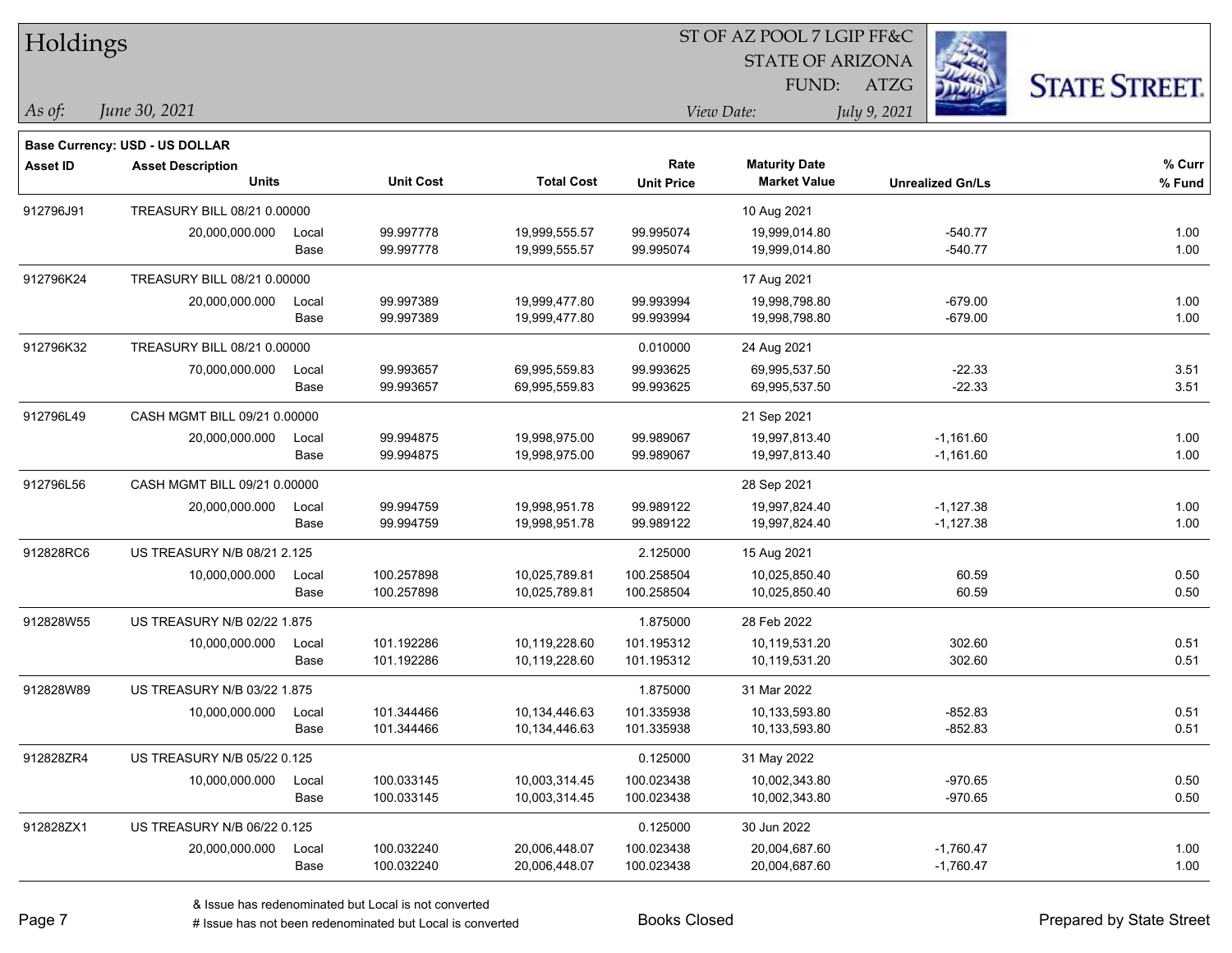| Holdings                  |                                       |       |                  |                   |                   | 51 OF AZ POOL 7 LGIP FF&C |                         |                      |
|---------------------------|---------------------------------------|-------|------------------|-------------------|-------------------|---------------------------|-------------------------|----------------------|
|                           |                                       |       |                  |                   |                   | <b>STATE OF ARIZONA</b>   |                         |                      |
|                           |                                       |       |                  |                   |                   | FUND:                     | ATZG                    | <b>STATE STREET.</b> |
| As of:                    | June 30, 2021                         |       |                  |                   |                   | View Date:                | July 9, 2021            |                      |
|                           |                                       |       |                  |                   |                   |                           |                         |                      |
|                           | <b>Base Currency: USD - US DOLLAR</b> |       |                  |                   |                   |                           |                         |                      |
| Asset ID                  | <b>Asset Description</b>              |       |                  |                   | Rate              | <b>Maturity Date</b>      |                         | % Curr               |
|                           | <b>Units</b>                          |       | <b>Unit Cost</b> | <b>Total Cost</b> | <b>Unit Price</b> | <b>Market Value</b>       | <b>Unrealized Gn/Ls</b> | % Fund               |
| 91282CAA9                 | US TREASURY FRN 07/22 VAR             |       |                  |                   | 0.105000          | 31 Jul 2022               |                         |                      |
|                           | 5,000,000.000                         | Local | 99.994521        | 4,999,726.04      | 100.055578        | 5,002,778.90              | 3,052.86                | 0.25                 |
|                           |                                       | Base  | 99.994521        | 4,999,726.04      | 100.055578        | 5,002,778.90              | 3,052.86                | 0.25                 |
| 91282CAC5                 | US TREASURY N/B 07/22 0.125           |       |                  |                   | 0.125000          | 31 Jul 2022               |                         |                      |
|                           | 10,000,000.000                        | Local | 100.022883       | 10,002,288.31     | 100.015625        | 10,001,562.50             | $-725.81$               | 0.50                 |
|                           |                                       | Base  | 100.022883       | 10,002,288.31     | 100.015625        | 10,001,562.50             | $-725.81$               | 0.50                 |
| 91282CAG6                 | US TREASURY N/B 08/22 0.125           |       |                  |                   | 0.125000          | 31 Aug 2022               |                         |                      |
|                           | 20,000,000.000                        | Local | 100.022088       | 20,004,417.65     | 100.003906        | 20,000,781.20             | $-3,636.45$             | 1.00                 |
|                           |                                       | Base  | 100.022088       | 20,004,417.65     | 100.003906        | 20,000,781.20             | $-3,636.45$             | 1.00                 |
| 91282CAN1                 | US TREASURY N/B 09/22 0.125           |       |                  |                   | 0.125000          | 30 Sep 2022               |                         |                      |
|                           | 20,000,000.000                        | Local | 100.017093       | 20,003,418.57     | 99.980469         | 19,996,093.80             | $-7,324.77$             | 1.00                 |
|                           |                                       | Base  | 100.017093       | 20,003,418.57     | 99.980469         | 19,996,093.80             | $-7,324.77$             | 1.00                 |
| 91282CAR2                 | US TREASURY N/B 10/22 0.125           |       |                  |                   | 0.125000          | 31 Oct 2022               |                         |                      |
|                           | 20,000,000.000                        | Local | 99.969145        | 19,993,828.94     | 99.953125         | 19,990,625.00             | $-3,203.94$             | 1.00                 |
|                           |                                       | Base  | 99.969145        | 19,993,828.94     | 99.953125         | 19,990,625.00             | $-3,203.94$             | 1.00                 |
| 91282CAS0                 | US TREASURY FRN 10/22 VAR             |       |                  |                   | 0.105000          | 31 Oct 2022               |                         |                      |
|                           | 5,000,000.000                         | Local | 100.001349       | 5,000,067.43      | 100.054959        | 5,002,747.95              | 2,680.52                | 0.25                 |
|                           |                                       | Base  | 100.001349       | 5,000,067.43      | 100.054959        | 5,002,747.95              | 2,680.52                | 0.25                 |
| 91282CAX9                 | US TREASURY N/B 11/22 0.125           |       |                  |                   | 0.125000          | 30 Nov 2022               |                         |                      |
|                           | 20,000,000.000                        | Local | 99.982803        | 19,996,560.67     | 99.933594         | 19,986,718.80             | $-9,841.87$             | 1.00                 |
|                           |                                       | Base  | 99.982803        | 19,996,560.67     | 99.933594         | 19,986,718.80             | $-9,841.87$             | 1.00                 |
| <b>US DOLLAR Total</b>    |                                       |       |                  |                   |                   |                           |                         |                      |
|                           | 608,000,000.000                       | Local |                  | 608,245,295.91    |                   | 608,227,463.62            | $-17,832.29$            | 30.52                |
|                           |                                       | Base  |                  | 608,245,295.91    |                   | 608,227,463.62            | $-17,832.29$            | 30.52                |
| <b>FIXED INCOME Total</b> |                                       |       |                  |                   |                   |                           |                         |                      |
|                           | 608,000,000.000                       | Base  |                  | 608,245,295.91    |                   | 608,227,463.62            | $-17,832.29$            | 30.52                |
|                           |                                       |       |                  |                   |                   |                           |                         |                      |

 $ST$  OF A Z POOL 7 LCIP FF&C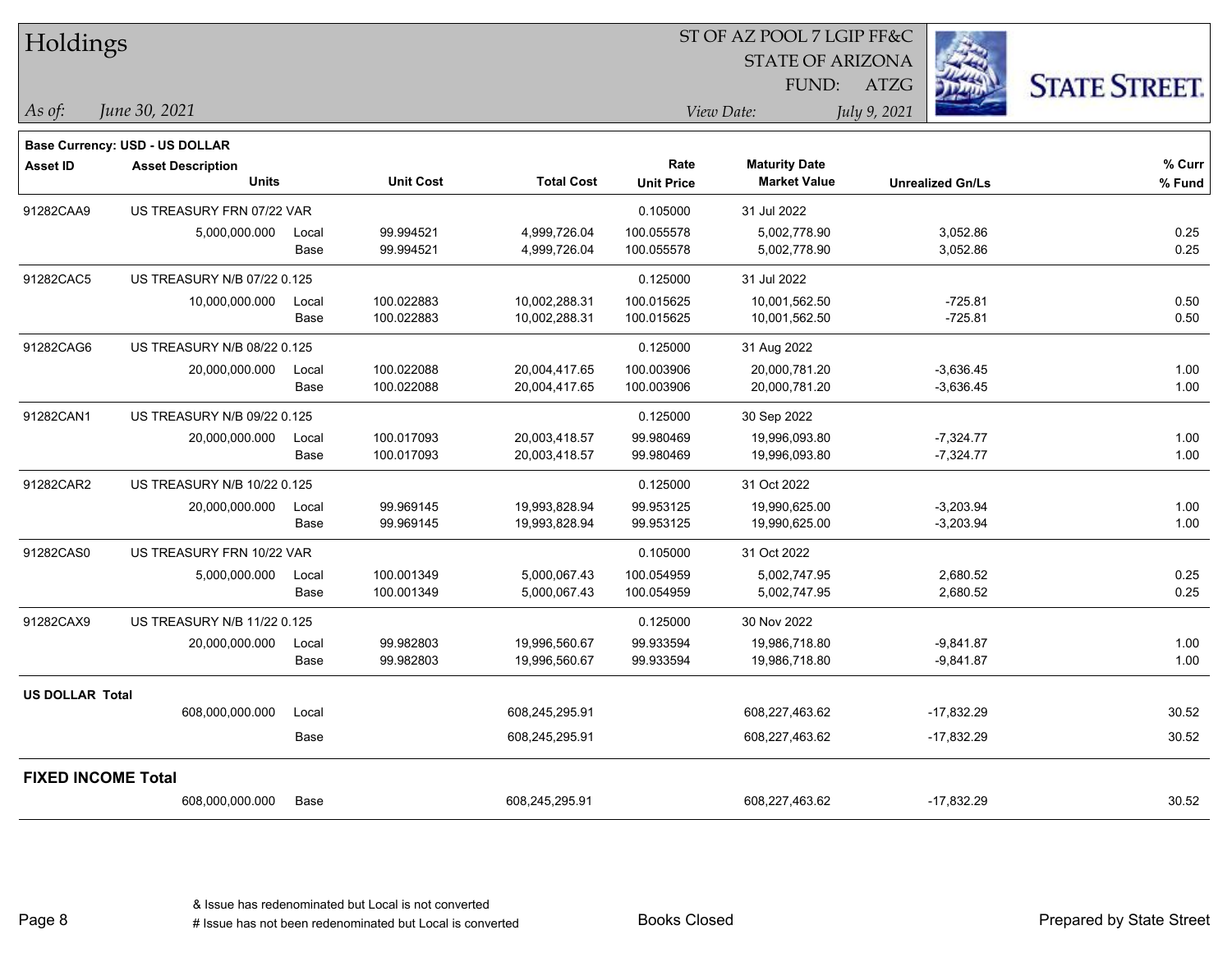| Holdings          |                                          |                  |                   | ST OF AZ POOL 7 LGIP FF&C<br><b>STATE OF ARIZONA</b><br>FUND: | ATZG                                        |              | <b>STATE STREET.</b>    |                  |
|-------------------|------------------------------------------|------------------|-------------------|---------------------------------------------------------------|---------------------------------------------|--------------|-------------------------|------------------|
| $\vert$ As of:    | June 30, 2021                            |                  |                   |                                                               | View Date:                                  | July 9, 2021 |                         |                  |
|                   | <b>Base Currency: USD - US DOLLAR</b>    |                  |                   |                                                               |                                             |              |                         |                  |
| Asset ID          | <b>Asset Description</b><br><b>Units</b> | <b>Unit Cost</b> | <b>Total Cost</b> | Rate<br><b>Unit Price</b>                                     | <b>Maturity Date</b><br><b>Market Value</b> |              | <b>Unrealized Gn/Ls</b> | % Curr<br>% Fund |
|                   |                                          |                  |                   |                                                               |                                             |              |                         |                  |
| <b>FUND Total</b> |                                          |                  |                   |                                                               |                                             |              |                         |                  |
|                   | 1,992,969,353.210                        | Base             | 1,993,196,865.43  |                                                               | 1,993,179,033.14                            |              | $-17.832.29$            | 100.00           |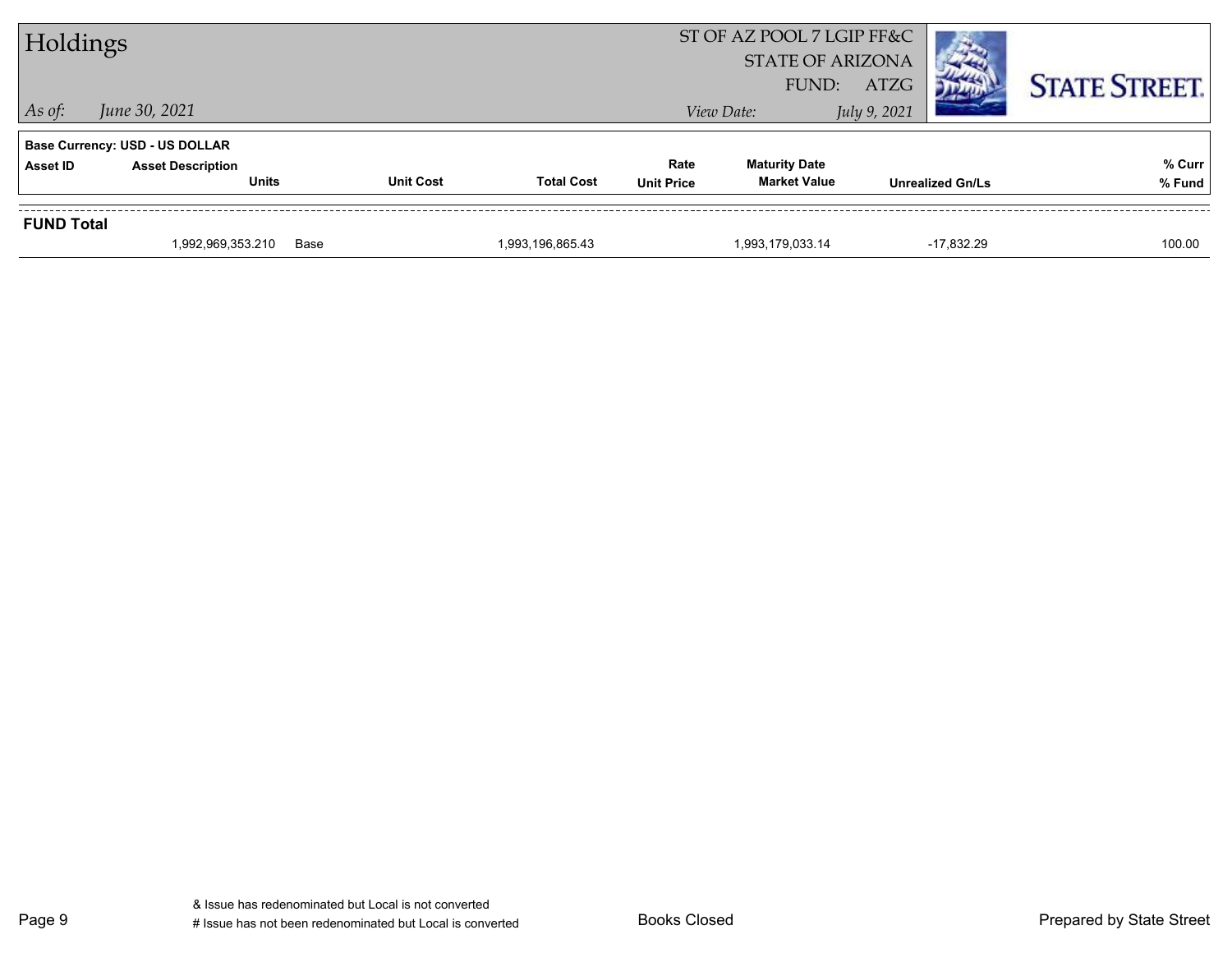## Holdings

## Currency Summary

*As of: June 30, 2021*

## ST OF AZ POOL 7 LGIP FF&C

STATE OF ARIZONA

FUND: ATZG



*View Date:July 9, 2021*

|  | Base Currency: USD - US DOLLAR |
|--|--------------------------------|
|  |                                |

| Dase Currency: USD - US DULLAR |                   |       |                   |                     | % Currency |                         |                          |                           |
|--------------------------------|-------------------|-------|-------------------|---------------------|------------|-------------------------|--------------------------|---------------------------|
|                                | <b>Units</b>      |       | <b>Total Cost</b> | <b>Market Value</b> | % Fund     | <b>Unreal Sec Gn/Ls</b> | <b>Unreal Curr Gn/Ls</b> | <b>Total Unreal Gn/Ls</b> |
| <b>US DOLLAR</b>               |                   |       |                   |                     |            |                         | Exchange Rate:           | 1.000000                  |
| <b>CASH</b>                    |                   |       |                   |                     |            |                         |                          |                           |
|                                | 48,315,548.250    | Local | 48,315,548.25     | 48,315,548.25       | 2.42       | 0.00                    |                          | 0.00                      |
|                                |                   | Base  | 48,315,548.25     | 48,315,548.25       | 2.42       | 0.00                    | 0.00                     | 0.00                      |
| <b>CASH EQUIVALENT</b>         |                   |       |                   |                     |            |                         |                          |                           |
|                                | 1,336,653,804.960 | Local | 1,336,636,021.27  | 1,336,636,021.27    | 67.06      | 0.00                    |                          | 0.00                      |
|                                |                   | Base  | 1,336,636,021.27  | 1,336,636,021.27    | 67.06      | 0.00                    | 0.00                     | 0.00                      |
| <b>FIXED INCOME</b>            |                   |       |                   |                     |            |                         |                          |                           |
|                                | 608,000,000.000   | Local | 608,245,295.91    | 608,227,463.62      | 30.52      | $-17,832.29$            |                          | $-17,832.29$              |
|                                |                   | Base  | 608,245,295.91    | 608,227,463.62      | 30.52      | $-17,832.29$            | 0.00                     | $-17,832.29$              |
| <b>US DOLLAR Total</b>         |                   |       |                   |                     |            |                         |                          |                           |
|                                | 1,992,969,353.210 | Local | 1,993,196,865.43  | 1,993,179,033.14    | 100.00     | $-17,832.29$            |                          | $-17,832.29$              |
|                                |                   | Base  | 1,993,196,865.43  | 1,993,179,033.14    | 100.00     | $-17,832.29$            | 0.00                     | $-17,832.29$              |
| <b>FUND Total</b>              |                   |       |                   |                     |            |                         |                          |                           |
|                                | 1,992,969,353.210 | Base  | 1,993,196,865.43  | 1,993,179,033.14    | 100.00     | $-17,832.29$            | 0.00                     | -17,832.29                |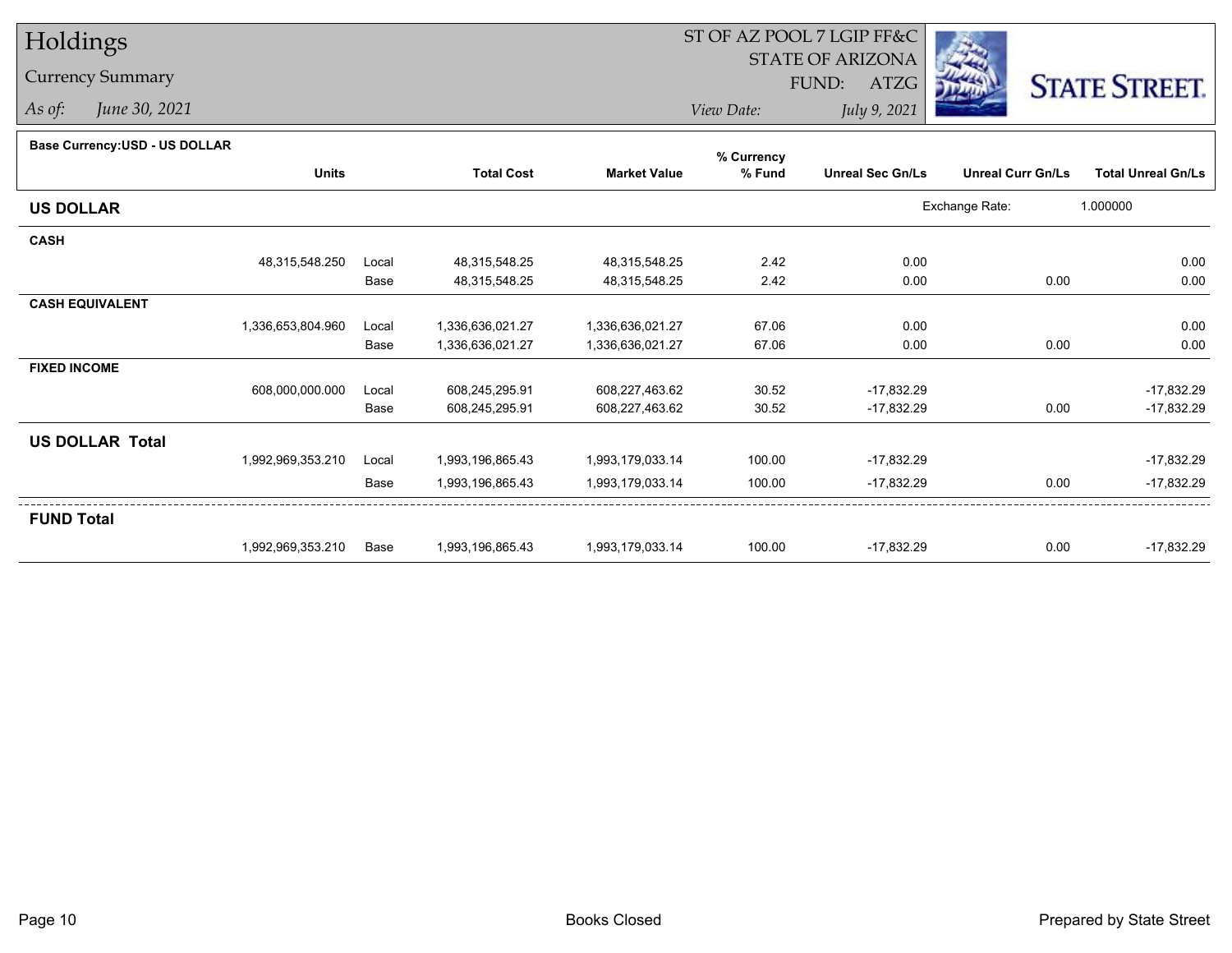| Holdings             |                                       |                   |                     |            | ST OF AZ POOL 7 LGIP FF&C<br><b>STATE OF ARIZONA</b> |                          |                           |
|----------------------|---------------------------------------|-------------------|---------------------|------------|------------------------------------------------------|--------------------------|---------------------------|
| <b>Asset Summary</b> |                                       |                   |                     |            | FUND:<br>ATZG                                        |                          | <b>STATE STREET.</b>      |
| As of:               | June 30, 2021                         |                   |                     | View Date: | July 9, 2021                                         |                          |                           |
|                      | <b>Base Currency: USD - US DOLLAR</b> |                   |                     |            |                                                      |                          |                           |
|                      | <b>Units</b>                          | <b>Total Cost</b> | <b>Market Value</b> | % Fund     | <b>Unreal Sec Gn/Ls</b>                              | <b>Unreal Curr Gn/Ls</b> | <b>Total Unreal Gn/Ls</b> |
| <b>CASH</b>          |                                       |                   |                     |            |                                                      |                          |                           |
| <b>US DOLLAR</b>     | 48,315,548.250                        | 48,315,548.25     | 48,315,548.25       | 2.42       | 0.00                                                 | 0.00                     | 0.00                      |
| <b>CASH Total</b>    | 48,315,548.250                        | 48,315,548.25     | 48,315,548.25       | 2.42       | 0.00                                                 | 0.00                     | 0.00                      |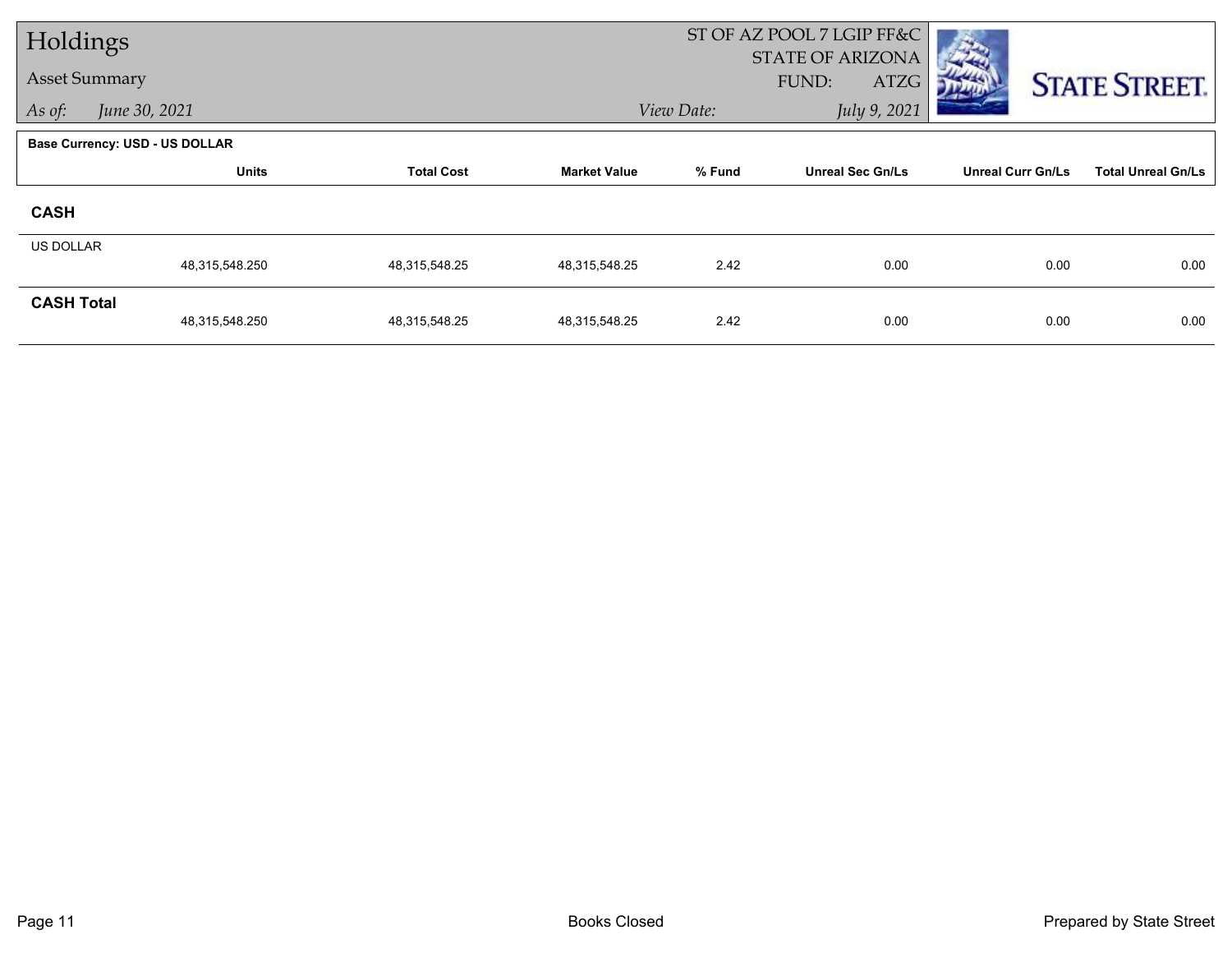| Holdings  |                                                   |                   |                     | ST OF AZ POOL 7 LGIP FF&C |                                          |                          |                           |
|-----------|---------------------------------------------------|-------------------|---------------------|---------------------------|------------------------------------------|--------------------------|---------------------------|
|           | <b>Asset Summary</b>                              |                   |                     |                           | <b>STATE OF ARIZONA</b><br>FUND:<br>ATZG |                          | <b>STATE STREET.</b>      |
| As of:    | June 30, 2021                                     |                   |                     | View Date:                | July 9, 2021                             |                          |                           |
|           | <b>Base Currency: USD - US DOLLAR</b>             |                   |                     |                           |                                          |                          |                           |
|           | <b>Units</b>                                      | <b>Total Cost</b> | <b>Market Value</b> | % Fund                    | <b>Unreal Sec Gn/Ls</b>                  | <b>Unreal Curr Gn/Ls</b> | <b>Total Unreal Gn/Ls</b> |
|           | <b>CASH EQUIVALENT</b>                            |                   |                     |                           |                                          |                          |                           |
| US DOLLAR |                                                   |                   |                     |                           |                                          |                          |                           |
|           | 1,336,653,804.960                                 | 1,336,636,021.27  | 1,336,636,021.27    | 67.06                     | 0.00                                     | 0.00                     | 0.00                      |
|           | <b>CASH EQUIVALENT Total</b><br>1,336,653,804.960 | 1,336,636,021.27  | 1,336,636,021.27    | 67.06                     | 0.00                                     | 0.00                     | 0.00                      |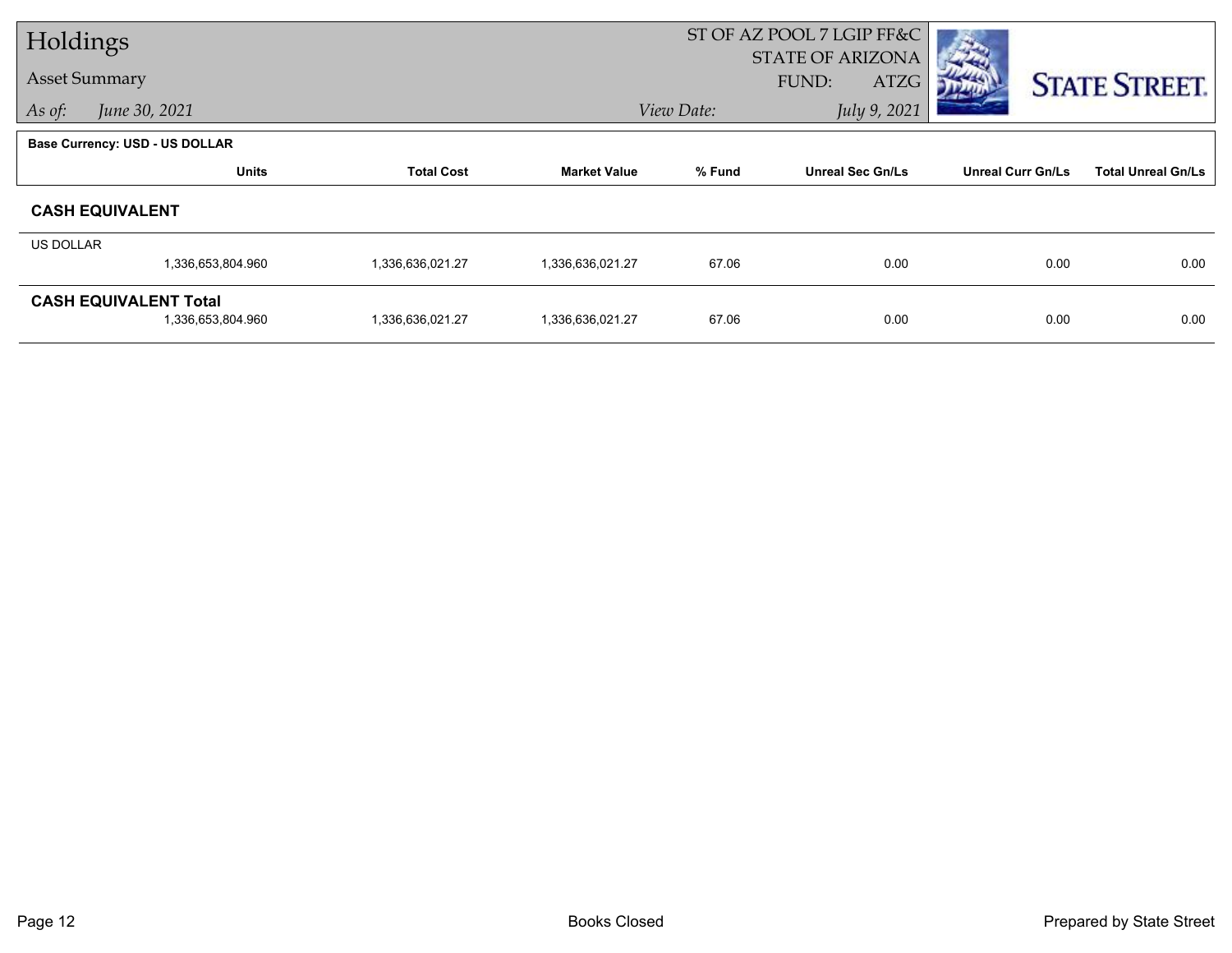| Holdings             |                                       |                   |                     | ST OF AZ POOL 7 LGIP FF&C<br><b>STATE OF ARIZONA</b> |                         |                          |                           |  |
|----------------------|---------------------------------------|-------------------|---------------------|------------------------------------------------------|-------------------------|--------------------------|---------------------------|--|
| <b>Asset Summary</b> |                                       |                   |                     |                                                      | <b>ATZG</b><br>FUND:    |                          | <b>STATE STREET.</b>      |  |
| As of:               | June 30, 2021                         |                   |                     | View Date:                                           | July 9, 2021            |                          |                           |  |
|                      | <b>Base Currency: USD - US DOLLAR</b> |                   |                     |                                                      |                         |                          |                           |  |
|                      | <b>Units</b>                          | <b>Total Cost</b> | <b>Market Value</b> | % Fund                                               | <b>Unreal Sec Gn/Ls</b> | <b>Unreal Curr Gn/Ls</b> | <b>Total Unreal Gn/Ls</b> |  |
| <b>FIXED INCOME</b>  |                                       |                   |                     |                                                      |                         |                          |                           |  |
| <b>US DOLLAR</b>     |                                       |                   |                     |                                                      |                         |                          |                           |  |
|                      | 608,000,000.000                       | 608,245,295.91    | 608,227,463.62      | 30.52                                                | $-17,832.29$            | 0.00                     | $-17,832.29$              |  |
|                      | <b>FIXED INCOME Total</b>             |                   |                     |                                                      |                         |                          |                           |  |
|                      | 608,000,000.000                       | 608,245,295.91    | 608,227,463.62      | 30.52                                                | $-17,832.29$            | 0.00                     | $-17,832.29$              |  |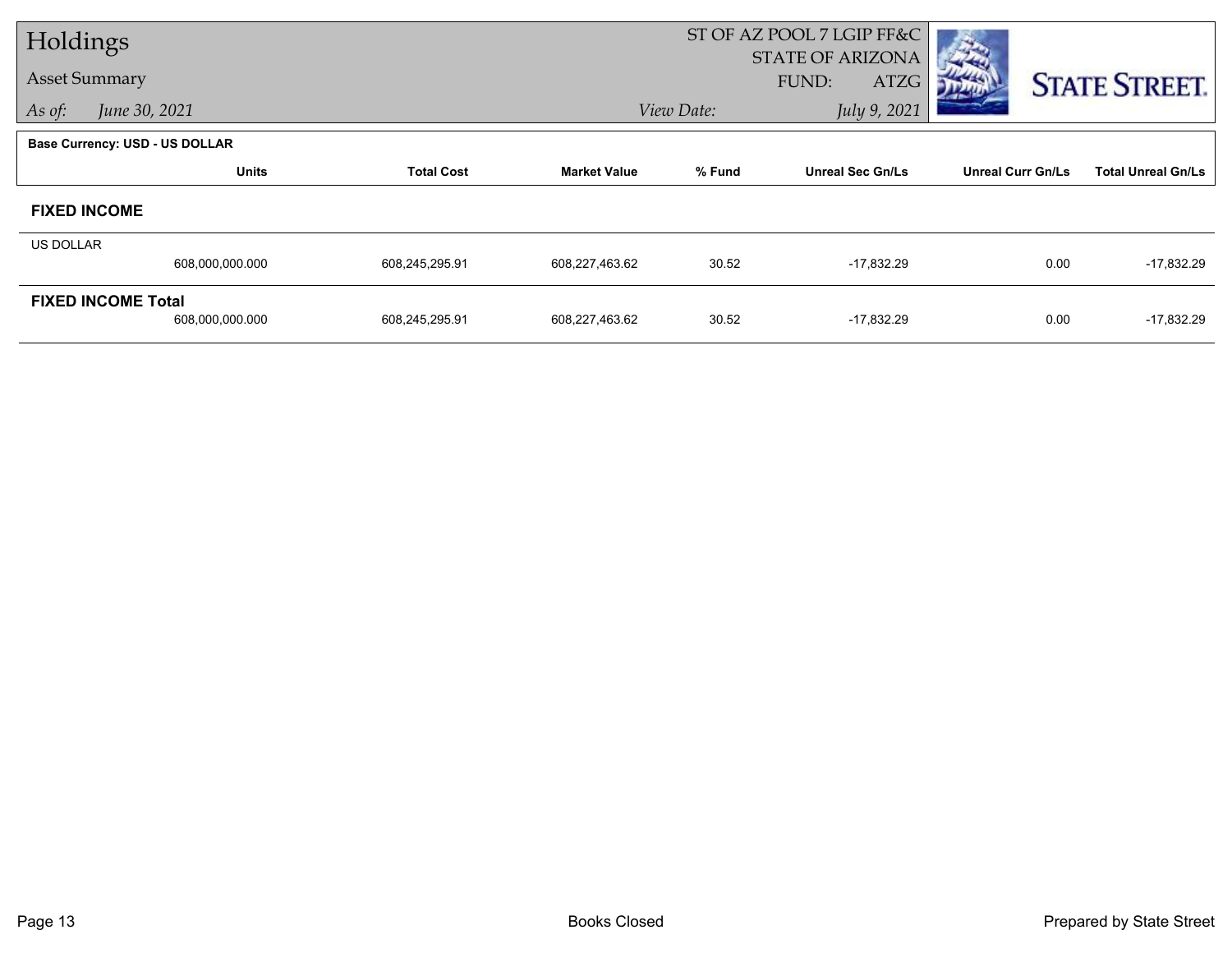| Holdings                |                                       |                  |                     | ST OF AZ POOL 7 LGIP FF&C<br><b>STATE OF ARIZONA</b> |                         |                   |                           |
|-------------------------|---------------------------------------|------------------|---------------------|------------------------------------------------------|-------------------------|-------------------|---------------------------|
|                         | <b>Asset Summary</b>                  |                  |                     |                                                      | <b>ATZG</b><br>FUND:    |                   | <b>STATE STREET.</b>      |
| June 30, 2021<br>As of: |                                       |                  |                     | View Date:                                           | July 9, 2021            |                   |                           |
|                         | <b>Base Currency: USD - US DOLLAR</b> |                  |                     |                                                      |                         |                   |                           |
|                         | <b>Units</b><br><b>Total Cost</b>     |                  | <b>Market Value</b> | % Fund                                               | <b>Unreal Sec Gn/Ls</b> | Unreal Curr Gn/Ls | <b>Total Unreal Gn/Ls</b> |
| <b>FUND Total</b>       |                                       |                  |                     |                                                      |                         |                   |                           |
|                         | 1,992,969,353.210                     | 1,993,196,865.43 | 1,993,179,033.14    | 100.00                                               | -17.832.29              | 0.00              | $-17,832.29$              |